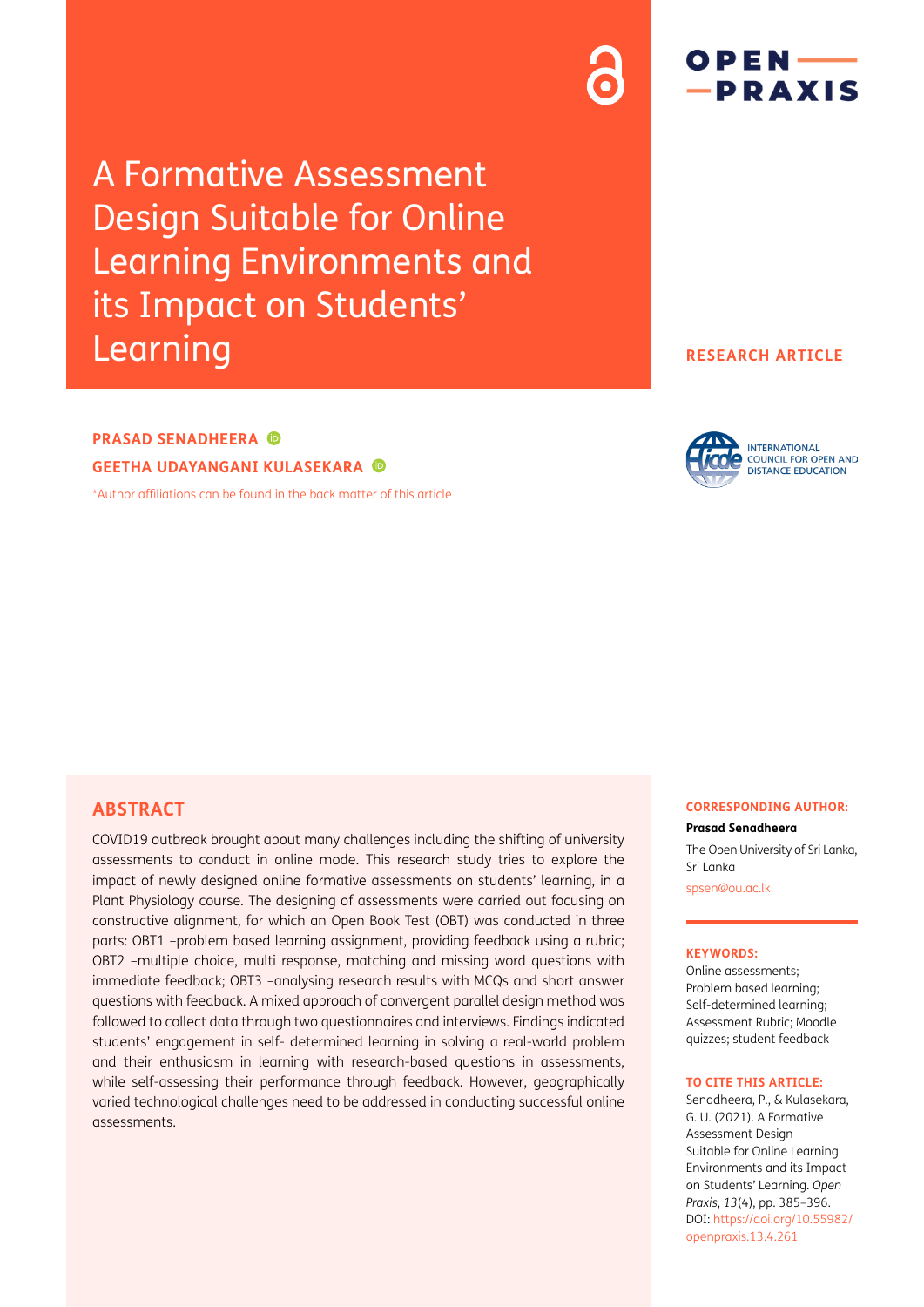This paper was presented at the *ICDE Virtual Global Conference Week 2021: Upskilling and upscaling for quality Open, Flexible and Distance Learning (OFDL)* during the week of 25–29 October 2021, and the contribution was preselected for publication in *Open Praxis*.

## **INTRODUCTION**

Learning and assessments are two interwoven domains which are complementary to each other. In that, the formative assessments serve as monitoring systems for both teachers and students to improve the capacity of teaching and learning respectively, while influencing the instructional practice. The fluid and uncertain environment due to COVID 19 pandemic brought about many challenges related to assessment practices, and hence the conventional paperbased assessments of universities were shifted towards online assessments.

Owing to the travel restriction imposed in Sri Lanka due to the COVID19 pandemic, The Open University of Sri Lanka (OUSL) decided to conduct all its academic activities through online mode, including the assessments, without any deferment. Hitherto this decision, all formative assessments of the Bachelor of Science (B.Sc.) degree programme were conducted in conventional, face-to-face paper-based mode using its network of regional and study centres. Hence, teachers had to redesign and re-structure their formative assessment practices to suit the online mode, amidst many challenges. To facilitate this function, faculty teachers were trained to develop online tests, examination guidelines were formulated, online mock assessments were conducted and students were informed of the new examination guidelines.

The *BOU4300 Plant Physiology* course is one of the undergraduate level four (second year) courses of the B.Sc. Degree programme offered by the Faculty of Natural Sciences. Originally the formative assessment component of this course comprised of three main assessment components, the Open Book Test, the Laboratory Assessment and the No Book Test. Shifting from its conventional paper-based formative assessment method, the Open Book Test (OBT) was redesigned and restructured to be conducted online, using its online course component in the Moodle Learning Management System (LMS). In doing so, the OBT was re-structured to be offered in three parts. The design of OBTs will be discussed in detail in the next section; 'Methods'.

The aim of this study was to explore the impact of the newly introduced online formative assessments on students' learning. In that the following two research questions were investigated:

- **1.** How has the re-designed online assessment with feedback helped students learn?
- **2.** What are students' reactions towards online assessments?

## **CONCEPTUAL FRAMEWORK**

Conceptual framework of this study is mainly based on Constructive Alignment (CA) of teaching and learning ([Biggs, 1996;](#page-10-1) [Biggs, 2003\)](#page-10-2) ([Figure 1](#page-2-0)). CA emphasise that students *construct the meaning* by themselves through relevant learning activities; and in order a successful learning to happen the teaching-learning activities and assessment task should be *aligned* with the Intended Learning Outcomes (ILO). Accordingly CA instruct teachers to design appropriate and different assessment tasks that allow students to achieve the intended range of knowledge, skills and competencies in their learning process.

In designing appropriate assessments, ILOs play a pivotal role. ILOs are the statements by which classified educational goals are listed and communicated to the students about the levels of cognitive engagement that are required from them. There are various frameworks that are used to derive ILOs, depending on the hierarchical nature of the 'Knowledge' dimension. Two widely used such frameworks are: the SOLO taxonomy [\(Biggs, 1999](#page-10-3)) and the Revised Bloom's taxonomy ([Krathwohl, 2002\)](#page-11-0), from which the latter was used for this study, as the course is already designed and developed based on this framework.

The Revised Blooms taxonomy [\(Krathwohl, 2002\)](#page-11-0) represents two dimensional framework: the 'Knowledge' dimension and the 'Cognitive process' dimension. The 'Knowledge' dimension includes four main knowledge categories: Factual, Conceptual, Procedural and Metacognitive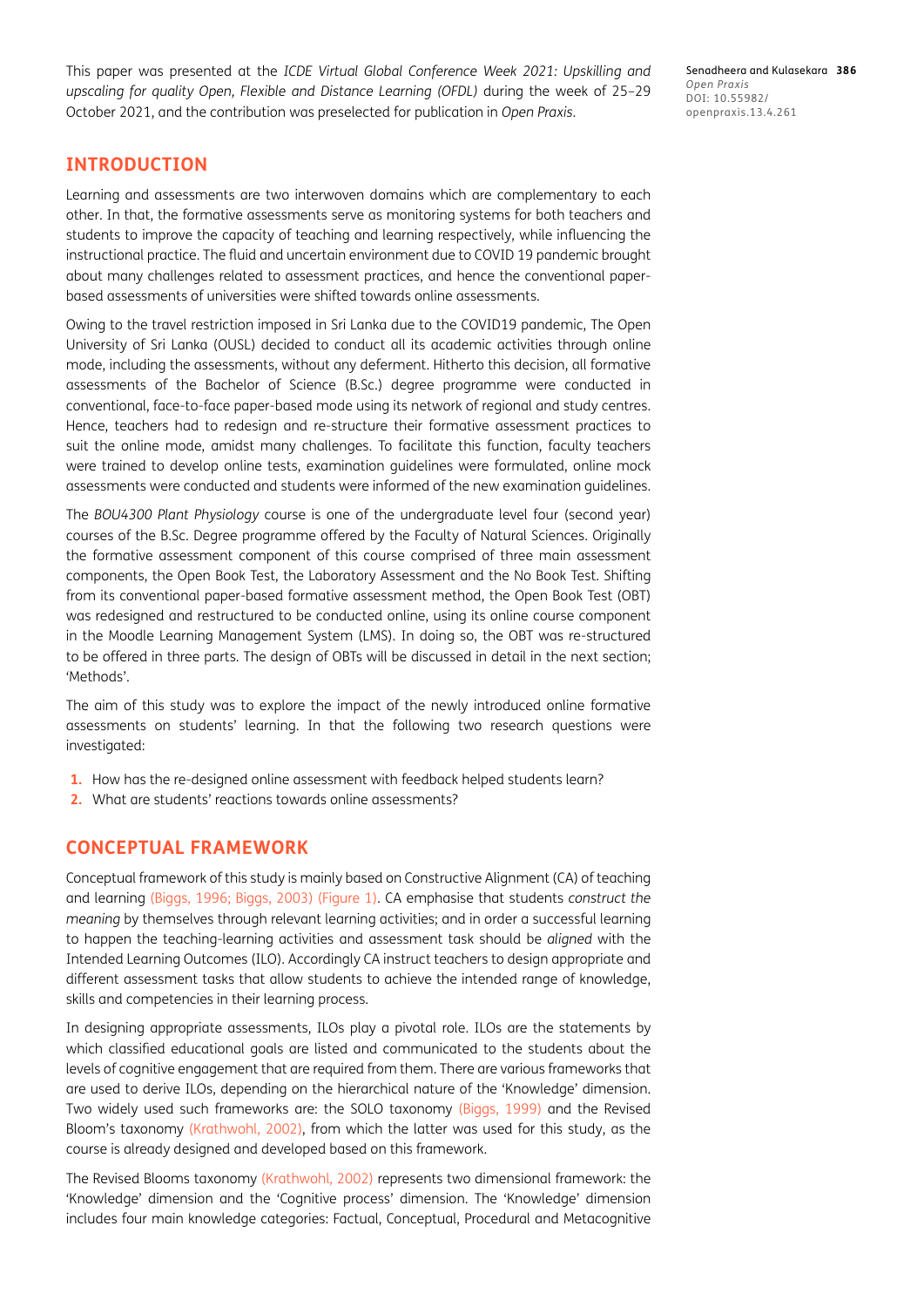

knowledge, while the dimension of 'Cognitive processing' includes six major categories: Remember, Understand, Apply, Analyse Evaluate and Create. Anderson and Krathwohl ([2001\)](#page-10-4) proposed a Taxonomy Table, having Knowledge and Cognitive process in vertical and horizontal dimensions respectively. This table serves as an analytical tool to position the relevant ILOs with appropriate assessment tasks that ensure the 'right' skills and knowledge to be assessed.

Anderson and Krathwohl [\(2001\)](#page-10-4) state that assessments are conducted for two basic reasons: 1) monitor student learning and make necessary adjustments in instruction, hence defined as formative assessment and 2) to assign a grade for students, which is defined as summative assessments. The emphasis of formative assessment is to help students learn while providing room for students to improve. The primary function of summative assessments is to make judgments of student learning at the end of the learning process. The purpose of this study is to design formative assessment tasks, to support students learn in an online environment.

Sadler ([1998](#page-11-1)) emphasised that the main intention of formative assessments is to provide feedback to students' performance which will in turn help to improve and accelerate learning. By examining hundreds of studies, Black and Wiliam ([1998a](#page-11-2), [1998b](#page-11-3)) state that formative assessments serve as determinants of students' status of learning, having provisions of feedback on how to improve while correcting misconceptions, through the development of self assessment and peer assessment skills. Based on these concepts, formative assessments frame the basis for 'assessments *for* learning', which happens more than once during the process of learning, which enhance students' motivation and commitment for learning, rather than at the end or summative assessments ([Earl & Katz, 2006](#page-11-4); [Stiggins et al., 2007](#page-11-1)). Assessment *for*  learning, is interactive with teachers, aligning instructions with outcomes, identifying learning needs, using assessments as investigating tools, while providing feedback and direction for students ([Earl & Katz, 2006](#page-11-4)).

Moving further from assessments *for* learning, 'assessment *as* learning' allows student to take more responsibility of their own learning, through metacognition. When students actively engaged in learning through self-reflection, they make sense of information related to their prior knowledge and use it in new situation. This is the regulatory process in metacognition ([Earl](#page-11-4)  [& Katz, 2006](#page-11-4)). Teachers' role in assessment *as* learning is to provide regular and challenging opportunities to practice, so that students can become confident, competent self-assessors. To accomplish self-assessment and independent learning, descriptive feedback is very essential which creates conditions for metacognition, self-reflection and review of ideas.

Metacognition is one of the key components of the knowledge dimensions in Bloom's taxonomy that are rarely reached in formal education ([Blaschke & Hase, 2016](#page-11-5)). Moving away from the formal educational practices of pedagogy and andragogy, the 'heutagogy' expands upon the human agency in the learning process where metacognition is a key component. Heutagogy is a form of self-determined learning [\(Hase & Kenyon, 2000](#page-11-6)), where learners serve as "the major

Senadheera and Kulasekara **387** *Open Praxis* DOI: 10.55982/ openpraxis.13.4.261

<span id="page-2-0"></span>**Figure 1** Constructive Alignment requires a concerted action in teaching and learning and assessments to align them with the Learning outcomes.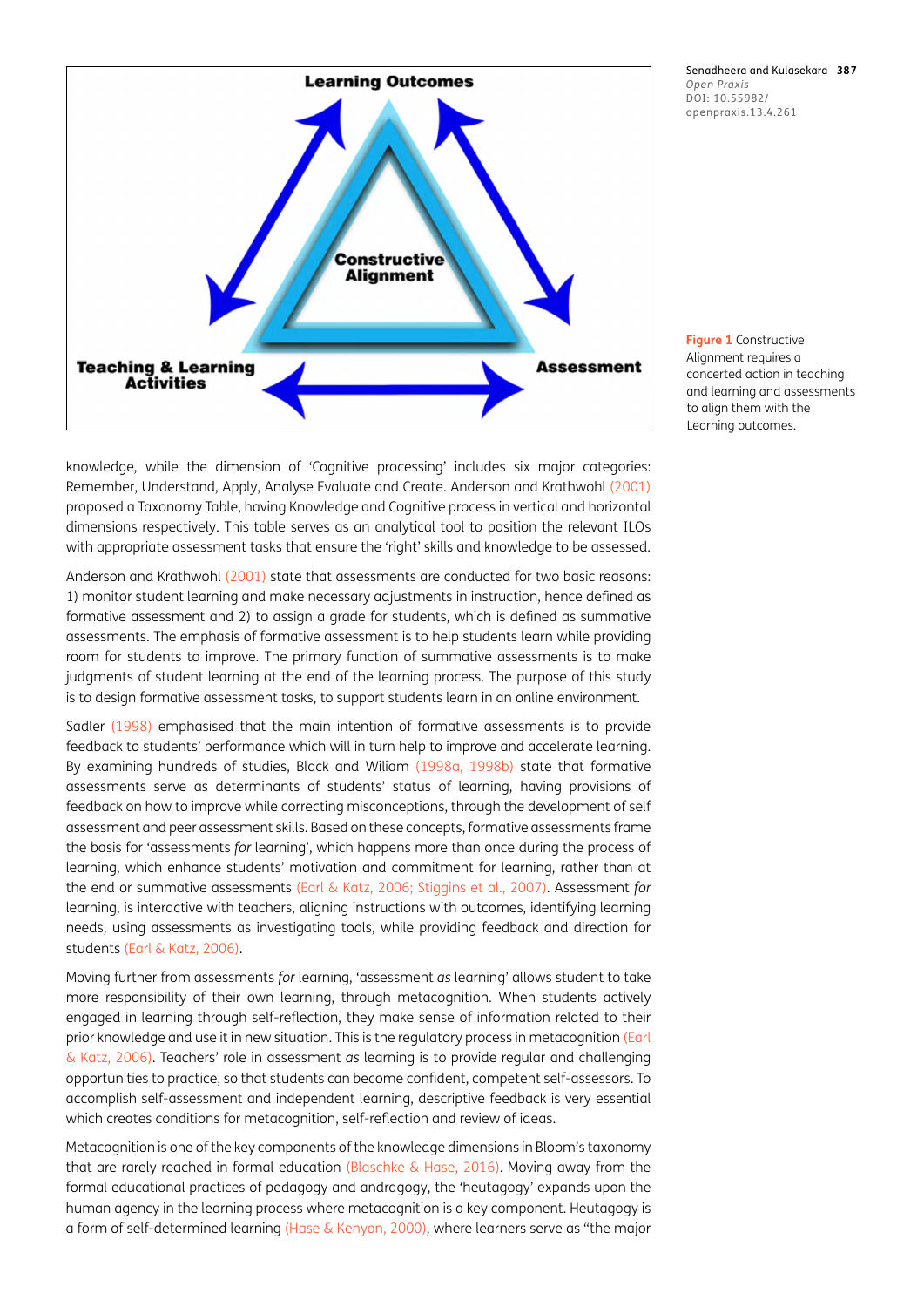agent in their own learning, which occurs as a result of personal experiences" ([Hase & Kenyon,](#page-11-7)  [2007, p. 112\)](#page-11-7). Learner-centeredness, learner autonomy are the key features of self determined learning, and in that teachers play a passive role involving only in facilitating function. The basic principles of heutagogic design are the *capability*, *self-reflection and metacognition, double-loop learning*, and *nonlinear learning and teaching* ([Blaschke, 2012\)](#page-11-8). Course design elements such as learning journals, action research and formative/summative assessments with feedback can be incorporated to support *self reflective practice and metacognition* ([Blaschke, 2012\)](#page-11-8) and thereby enhance self determined learning. In this study too, authors tried to supplement self determined learning (metacogntive knowledge in Bloom's taxonomy) through formative assessments, while keeping the CA as the main frame of designing assessments.

Appropriately designed assessment methods significantly influence students' approaches to learning [\(Ramsden, 1998\)](#page-11-9), serving as one most critical influences on students' learning [\(Ramsden, 2003](#page-11-10)).

## **METHODS DESIGN AND DEVELOPMENT OF THE ONLINE FORMATIVE ASSESSMENT**

As explained above, the outcome-based approach proposed by the constructive alignment of teaching and learning ([Biggs, 1996;](#page-10-1) [1999](#page-10-3); [2003](#page-10-2)) became the focus in re-designing of the online OBTs. In that the assessment tasks were aligned with the intended learning outcomes (ILO) of the course, which were already designed based on revised Bloom's taxonomy [\(Krathwohl,](#page-11-0)  [2002](#page-11-0)). While aligning the ILOs with assessment tasks, it was decided to conduct the OBT in three parts in capturing different ILOs. This structure also became useful in providing a unique adaptive approach for students, by gradually introducing the online assessment environment, as students are also not much familiar in facing online assessments. Feedback for all three OBTs was provided only in the online course.

- **1.** OBT1 Problem based learning assignment on a real world issue (Meta cognitive level), providing feedback using a rubric
- **2.** OBT2 Moodle quiz (Factual & Conceptual level with multiple choice, matching and missing word questions) with immediate feedback
- **3.** OBT3 Analysing research results (Procedural level with MCQs and short answer questions) with immediate feedback

## OBT1

The approach of this OBT was problem-based, and more specifically to investigate a national issue following the recent government decision to ban agro-chemicals in Sri Lanka from 2021. Students were asked to explore and analyse the issues and propose views and solutions to the problem, as an undergraduate student who is studying plant physiology. This is with the intention of allowing them to make connections between what is learned and real-world issues and thereby provoke metacognitive knowledge. Students were required to access the question paper from the Moodle course at a given time, complete the answers at home and submit online within five days in a typed-written or hand-written form, using the Moodle assignment drop box. Being a home based assessment and providing a longer window to submit the answer, OBT1 relied less on stable internet connection, less rigid restrictions imposed on assessment conditions, and provided ample opportunities and time for students to build the answer.

Marking and providing feedback to students were carried out online in the LMS, using an analytical rubric, having criteria to assess performance on: cognitive skills in defining the issue, comparative analysis, utilization of knowledge, arriving at solutions, as well as detection of plagiarism. Marked feedback rubric was made available to students after marking.

In an overall, OBT1 situated in between a conventional paper based and online mode, facilitating the gradual transition into online assessments, where the next two OBTs were conducted fully online.

### OBT2

The OBT2 was implemented entirely online using the Moodle Quizzes, in testing the factual, conceptual and procedural knowledge, while adopting examination related restrictions. Each Senadheera and Kulasekara **388** *Open Praxis* DOI: 10.55982/ openpraxis.13.4.261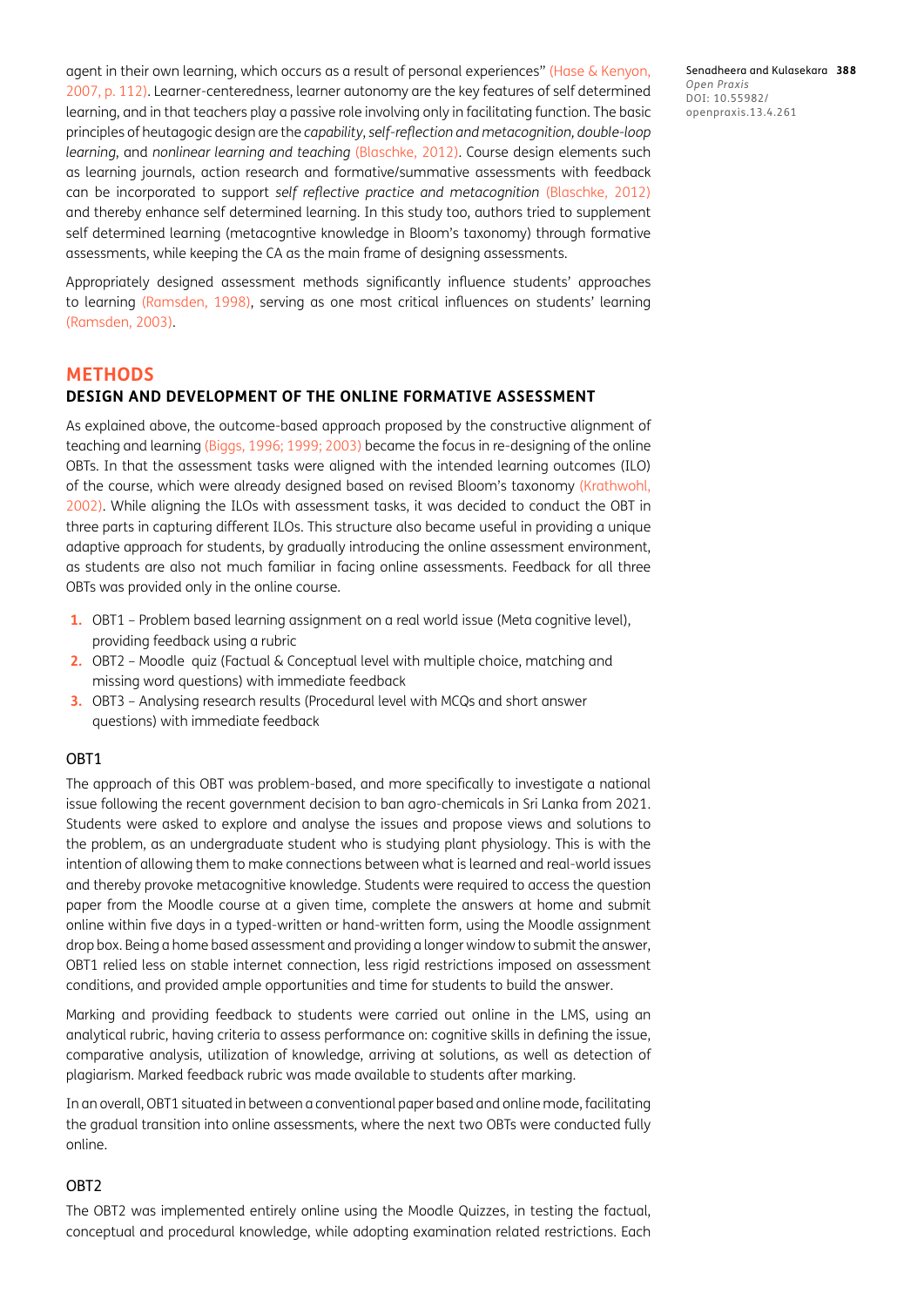student was given a randomly assigned set of questions from a question bank of 70 questions, comprised of multiple choice, multiple response, matching and missing words in Moodle quizzes. Since students were taking the assessments from home, they were supervised through Zoom video conferencing and their identity was checked before the examination. A password to enter into the test was announced five minutes before the test. Almost all examination administration procedures were followed during this online supervision. Students were given a specific time period to answer the test with one attempt, and the test was set to auto-submit at the end of the time duration. All questions were included with immediate feedback, which were to be viewed by the students after the test is closed.

This test purposely set to conduct after the OBT1, with the intension that students may refresh and revise their knowledge on subject content by going through various resources to build the answer for the OBT1.

### OBT3

This was based on analysing results of three internationally published journal articles in plant physiology, provoking higher order cognitive skills related to conceptual and procedural knowledge. Moodle Quiz component was utilised here again having three main questions only to be answered within a given time period, including three multiple choice questions and two short answer questions in each main question. Short answer questions were mainly to elicit students' justification, explanation and analysis [\(Figure 2\)](#page-4-0). This test was also supervised online in the same manner as in OBT2. Feedback to each question was also embedded providing awareness of their analysis, recognizing their mistakes/misconceptions and mastering the subject content.

The below diagrams show a 3D printed model composed of tetrahedral cellular structure simulating the water uptake, transport and transpiraiton in plants. This figure is an excerpt from Nature, Vol 595, July 2021.



#### Feedback

chastic lattice tree

When analysed the diagrams you would see that the 3D printed plant like structure is placed in a beaker full of water. Look at the middle diagram. The opening of the beaker, around the 3D printed tree is sealed so that water cannot evaporate from the surface. The arrows clearly indicate that water is absorbed by the root like structures of the tree. Water thus absorbed is now , moving along the trunk or stem. It also shows that water is evaporated in the branch or shoot like ends. Where do you see this directional movement of water (conduction) in the plants? It is none other than in the xylem tissue. There are two main cell types in the xylem that contribute for water conduction and you know it from your A/L/.

Senadheera and Kulasekara **389** *Open Praxis* DOI: 10.55982/ openpraxis.13.4.261

<span id="page-4-0"></span>**Figure 2** A question in the OBT3 with the feedback.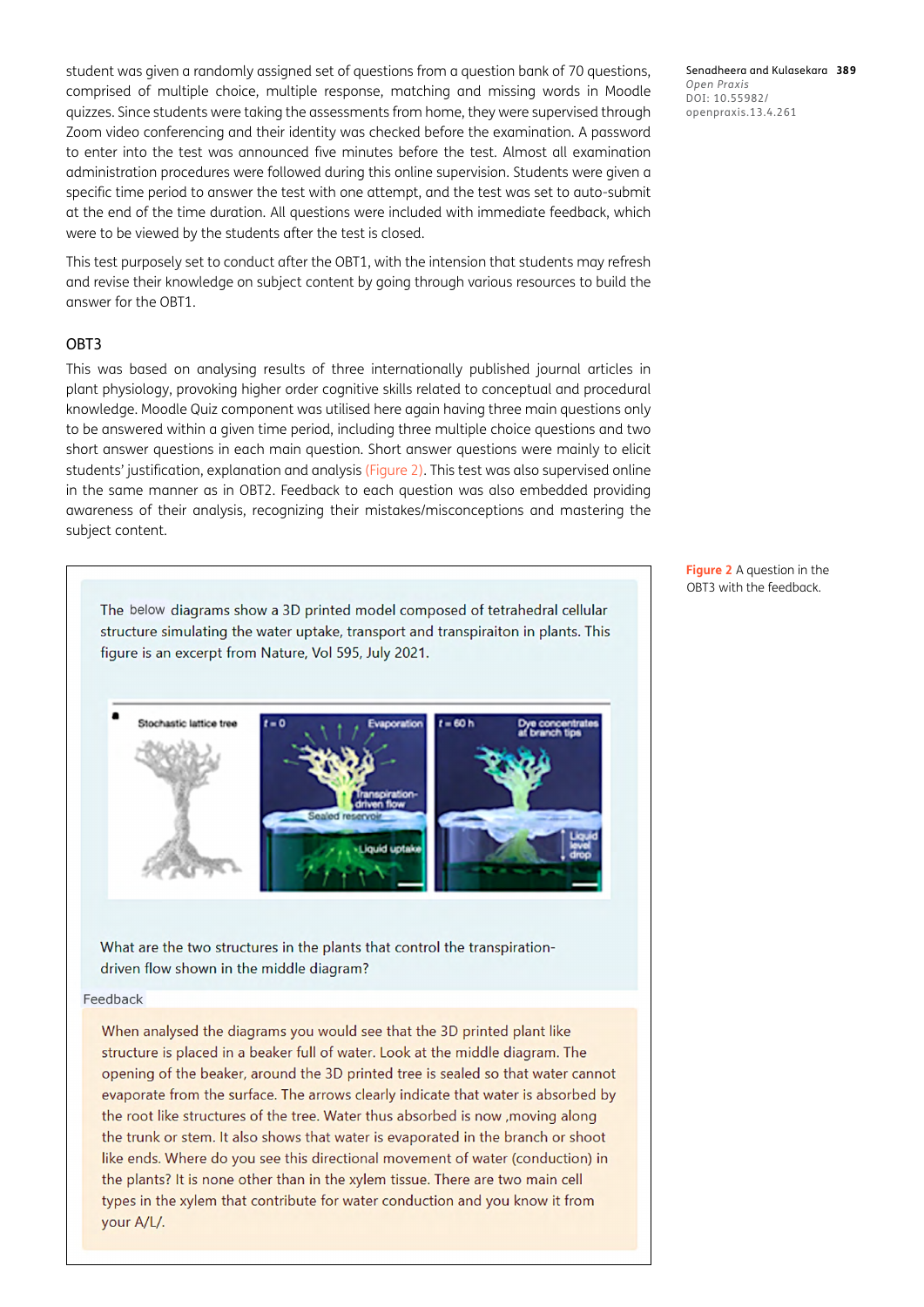### **ALIGNING ILOs WITH ASSESSMENT TASKS**

After careful consideration of ILOs and assessment components, the ILOs that correspond to each OBT was mapped ([Table 1](#page-5-0)), and the analysis of ILOs in terms of Taxonomy Table [\(Krathwohl, 2002\)](#page-11-0) based on OBTs was outlined [\(Table 2\)](#page-5-1), with the intention of providing an integrated learning experience for students.

Senadheera and Kulasekara **390** *Open Praxis* DOI: 10.55982/ openpraxis.13.4.261

| <b>INTENDED LEARNING OUTCOME (ILO)</b> |                                                                                                                                  |           |           | OBT3      |
|----------------------------------------|----------------------------------------------------------------------------------------------------------------------------------|-----------|-----------|-----------|
| ILO <sub>1</sub>                       | Explain the pathway of water and nutrient uptake and transport in<br>plants.                                                     |           |           |           |
| ILO <sub>2</sub>                       | Explain the processes of photosynthesis in plants                                                                                |           | V         |           |
| ILO <sub>3</sub>                       | Illustrate the effect of enzymes on plant metabolism in a given situation.                                                       |           | $\sqrt{}$ | $\sqrt{}$ |
| ILO4                                   | Assess how the changes in the external environment affect the water<br>status, nutrient acquisition, and productivity of plants. |           |           |           |
| ILO <sub>5</sub>                       | Discuss how the outcomes of plant physiological research are applied in<br>solving real world problems.                          | $\sqrt{}$ |           |           |

<span id="page-5-0"></span>**Table 1** Aligning Intended Learning Outcomes (ILOs) with OBTs.

<span id="page-5-1"></span>**Table 2** Analysis of ILOS in terms of Taxonomy Table based on OBTs.

| <b>THE</b>                           | THE COGNITIVE PROCESS DIMENSION |                                 |                                |                          |                                      |                          |  |  |
|--------------------------------------|---------------------------------|---------------------------------|--------------------------------|--------------------------|--------------------------------------|--------------------------|--|--|
| <b>KNOWLEDGE</b><br><b>DIMENSION</b> | 1.<br><b>REMEMBER</b>           | 2.<br><b>UNDERSTAND</b>         | 3.<br><b>APPLY</b>             | 4.<br><b>ANALYSE</b>     | 5.<br><b>EVALUATE</b>                | 6.<br><b>CREATE</b>      |  |  |
| Factual<br>knowledge                 |                                 | ILO1, ILO2<br>OBT <sub>2</sub>  |                                |                          |                                      |                          |  |  |
| Conceptual<br>knowledge              |                                 | ILO1, ILO2,<br>OBT <sub>2</sub> | TLO <sub>3</sub><br>OBT3       |                          | ILO <sub>4</sub><br>OBT <sub>1</sub> | TLO <sub>5</sub><br>OBT1 |  |  |
| Procedural<br>Knowledge              |                                 |                                 | TLO <sub>3</sub><br>OBT2, OBT3 | TLO <sub>5</sub><br>OBT3 | ILO <sub>5</sub><br>OBT3             |                          |  |  |
| Metacognitive<br>Knowledge           |                                 |                                 |                                |                          | ILO <sub>4</sub><br>OBT <sub>1</sub> |                          |  |  |

#### **RESEARCH METHODS**

Students' experiences on online assessments were collected by means of quantitative and qualitative research methods. Hence a mixed approach of convergent parallel design method was used to collect and interpret quantitative and qualitative data [\(Creswell & Plano](#page-11-11)  [Clark, 2011](#page-11-11)). Therefore, the quantitative and qualitative data were collected more or less concurrently. Quantitative data were collected by means of two questionnaires, 1) getting perceptions on students' learning through online assessments 2) getting general feedback about online assessments. The first questionnaire was developed adapting the Assessment Experience Questionnaire by Gibbs [\(2010\)](#page-11-12). The two questionnaires comprised of close ended questions and three open ended questions. Both questionnaires were administered as Google forms, after finishing all three assessments. Interviews were conducted through Telephone/ Zoom video conferencing to gather qualitative information. Triangulation of research methods was used to validate the results.

Sample - The quantitative study was conducted with all students registered for the course (240) and 20 students were interviewed, in order to gather qualitative data. Frequencies were computed for quantitative data and content analysis was carried out with qualitative data. Two data sets were analysed separately.

## **RESULTS AND DISCUSSION**

Students' perceptions on the online assessments were gathered as soon as the test was completed and 180 students out of 240 provided their responses.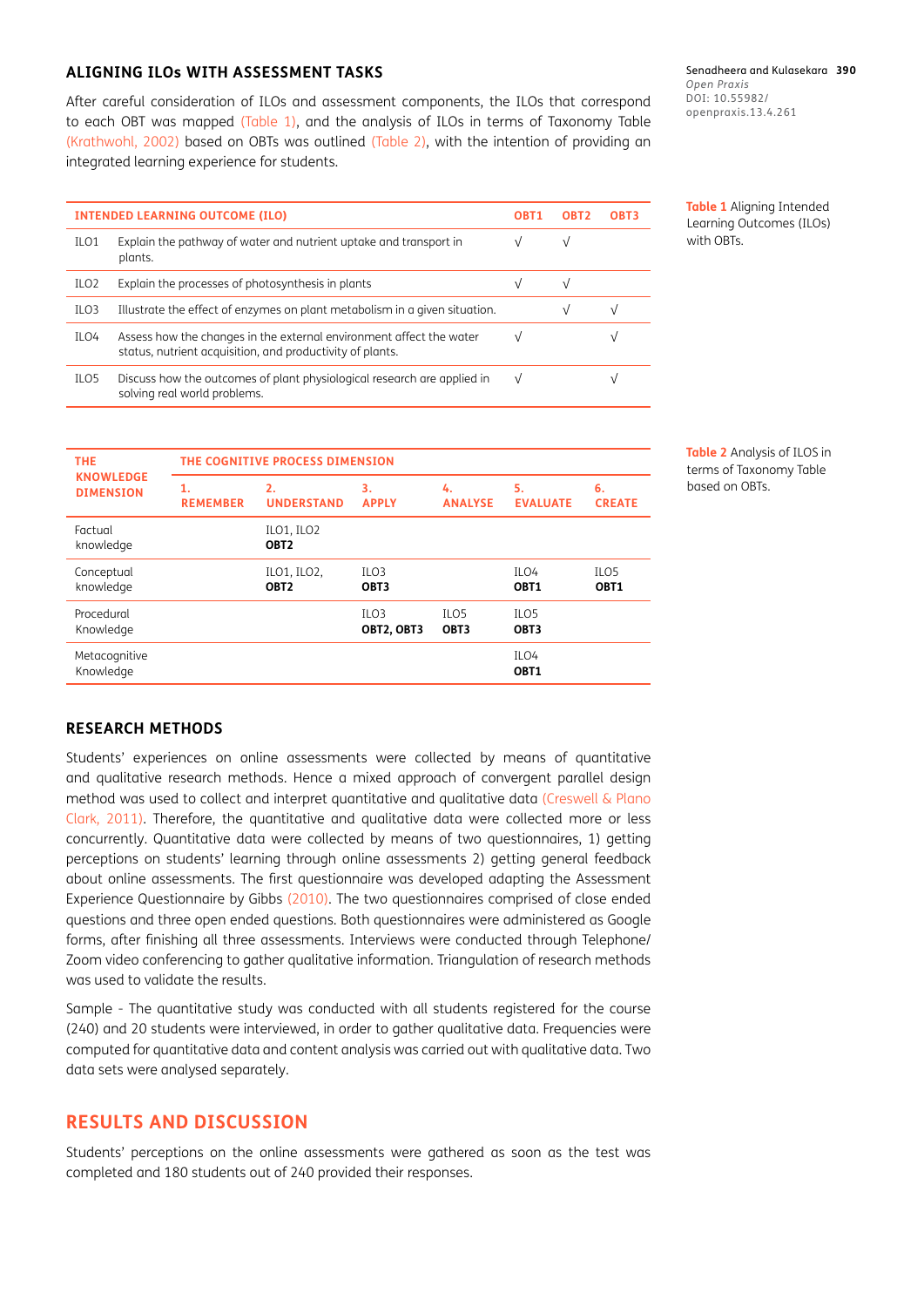### **RESEARCH QUESTION 1 – HOW HAS THE RE-DESIGNED ONLINE ASSESSMENT WITH FEEDBACK HELPED STUDENTS LEARN?** Learning with Assessments

More than 70% of students stated that all three OBTs induced deep learning in the field of plant physiology. Students specifically mapped the different levels of learning and indicated that OBT1 and OBT3 focused more on testing critical thinking, problem solving and making judgments, while the OBT2 was more on recalling facts and understanding [\(Figure 3\)](#page-6-0).

Three OBT exams seemed more focused in testing following learning levels in me  $%$ 60 50 40 30 20  $10$  $\mathcal{C}$ OBT part 1 OBT part 2 OBT part 3 Recalling facts **Understand** Problem solving Critical evaluation Making judgements

Senadheera and Kulasekara **391** *Open Praxis* DOI: 10.55982/ openpraxis.13.4.261

<span id="page-6-0"></span>**Figure 3** The Design of the OBT was conducive in inducing deep learning in plant physiology among students.

## *1. Students' perceptions on learning with OBT1*

A majority of students (85%) agreed that the OBT1 prompted them to study various sources of information outside the course material to build their answer. This was also affirmed during interviews. Students said that they spent more time in gathering information through web resources/social networks/webinars conducted on this topic by other universities/Television discussions with experts/ Newspapers/contacting people involved in agriculture, and also relating their own experience and knowledge to prepare the answer for OBT1. Students requested an extra 'Zoom' Day school to discuss more about their learning, and collaboratively review their viewpoints with regard to OBT1 and OBT3.

Students spoke more about OBT1 and OBT3 during the interviews and students expressed their reflections regarding the OBT1 as follows:

*"This assessment reminded me of why we should study! Actually it was to apply our knowledge in practice and not only to pass exams. Even when I practically engage in activities at my home environment, for example, like when I treat my home plants, I always memorise what I have learned in plant physiology".* (SF1)

*"OBT1 and OBT3 were very useful. Because these two tests made me feel that BSc students are not book worms".* (SF10)

*"OBT1 on banning of agro-chemicals pushed me to explore more on this issue even after the assessment, and I am still continuing my exploration, by participating in webinars conducted by universities*, browsing through the web, and updated information in mass media". (SF3)

Overall, these results throw lights on self-determined learning (or heutagogy) as defined by Hase and Kenyon ([2000](#page-11-6)). The characteristics of heutagogy: learner-centeredness, connectivity, self- reflection, double loop learning, and nonlinear learning of students (Blaschke & Hase, [2016](#page-11-5)) became quite apparent as students proactively engaged in exploring information using technology, connecting with people, sharing information as well as reflecting on their learning experiences. Requesting an additional Zoom discussion class specifically discloses their willingness to review their new learning experience and viewpoints, clarify issues, need for guidance, discover others experiences and co-construct knowledge with peers and tutor.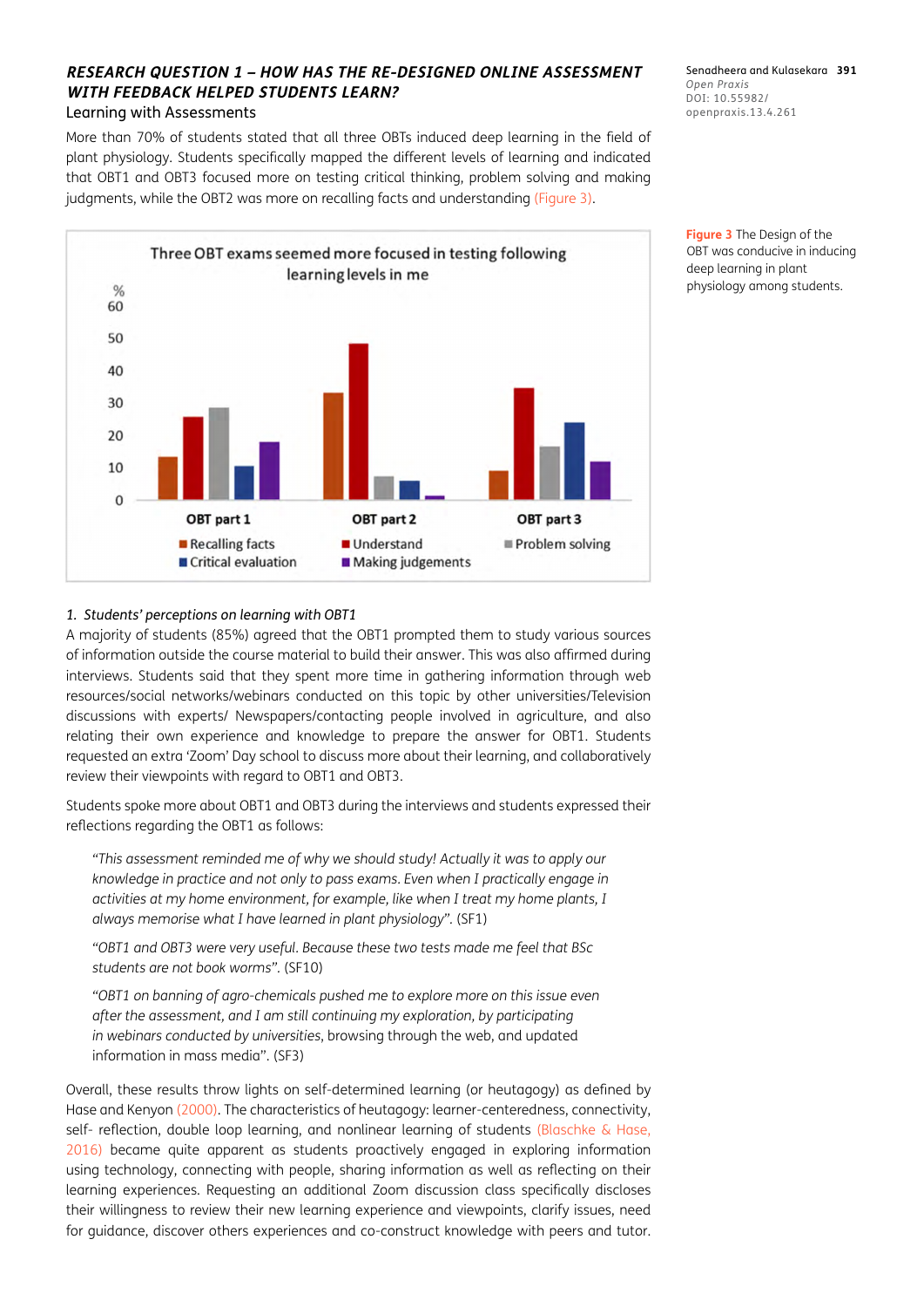Students' reflections also typify how this assessment (OBT1) has influenced their values and belief systems, thus throwing light on double loop learning. Having continuing the knowledge exploration even after the assessment, driven by the assessments, shed glimpse towards 'learner agency', shifting the ownership of learning towards learner autonomy. Hence, these results endorse that the OBT1 has created more of a learning experience for students rather than measuring their attainment, as stated in the heutagogic approach of Hase and Kenyon [\(2000](#page-11-6)).

## *2. Students' perceptions on learning with OBT3*

The [Figure 4](#page-7-0) displays the results obtained on five point Likert scale, where they were asked, whether the questions given in OBT3 spearheaded students to critically analyse their knowledge on plant physiology. In that about 60% of students have agreed that OBT3 has induced their critical thinking skills.



<span id="page-7-0"></span>**Figure 4** The OBT3 was inducing the critical thinking (acquired learning skill). The five point Likert's scale indicates strongly disagree to strongly agree from 1 to 5.

Accordingly, the OBT3 has tapped students' ability to think critically is a crucial factor for scientific inquiry. This in turn, is a creativity or application of competency, which is a crucial cognitive skill needed for the development of young scientists. In achieving these abilities, research articles made available in advance as learning resources in the LMS, may also have paved the way for enhanced preparations. This also became apparent during the interviews too.

Almost all students who were interviewed spoke much about OBT3 and have become fascinated about it. Some of their thoughts about the OBT3 and consequences of this assessment were revealed as follows:

*"OBT3 was intriguing even though I got low marks. It allowed me to utilize my knowledge on subject matter as a whole to analyse certain situations, specially the questions regarding the carbon enrichment graphs".* (SM8)

*"OBT3 alerted me on worldwide plant physiology research. I checked the research papers posted in the LMS and got myself prepared before doing the OBT 3. Now, I am eagerly waiting to start and engage in laboratory practicals".* (SF16)

*"Although I could not score well at the OBT3, having exposed to international research, stimulated me of the importance of studying the theories and concepts thoroughly before beginning the laboratory practicals".* (SM6)

In general, these interview results indicate that the OBT3 has pushed students into a challenging situation, and have aroused their motivation to engage in the laboratory components that are yet to come. These results also indicative of students' understanding of the connectedness and their preparedness on theories and concepts, to engage with laboratory experiments, which will be helpful in analysing and interpreting of scientific knowledge.

Senadheera and Kulasekara **392** *Open Praxis* DOI: 10.55982/ openpraxis.13.4.261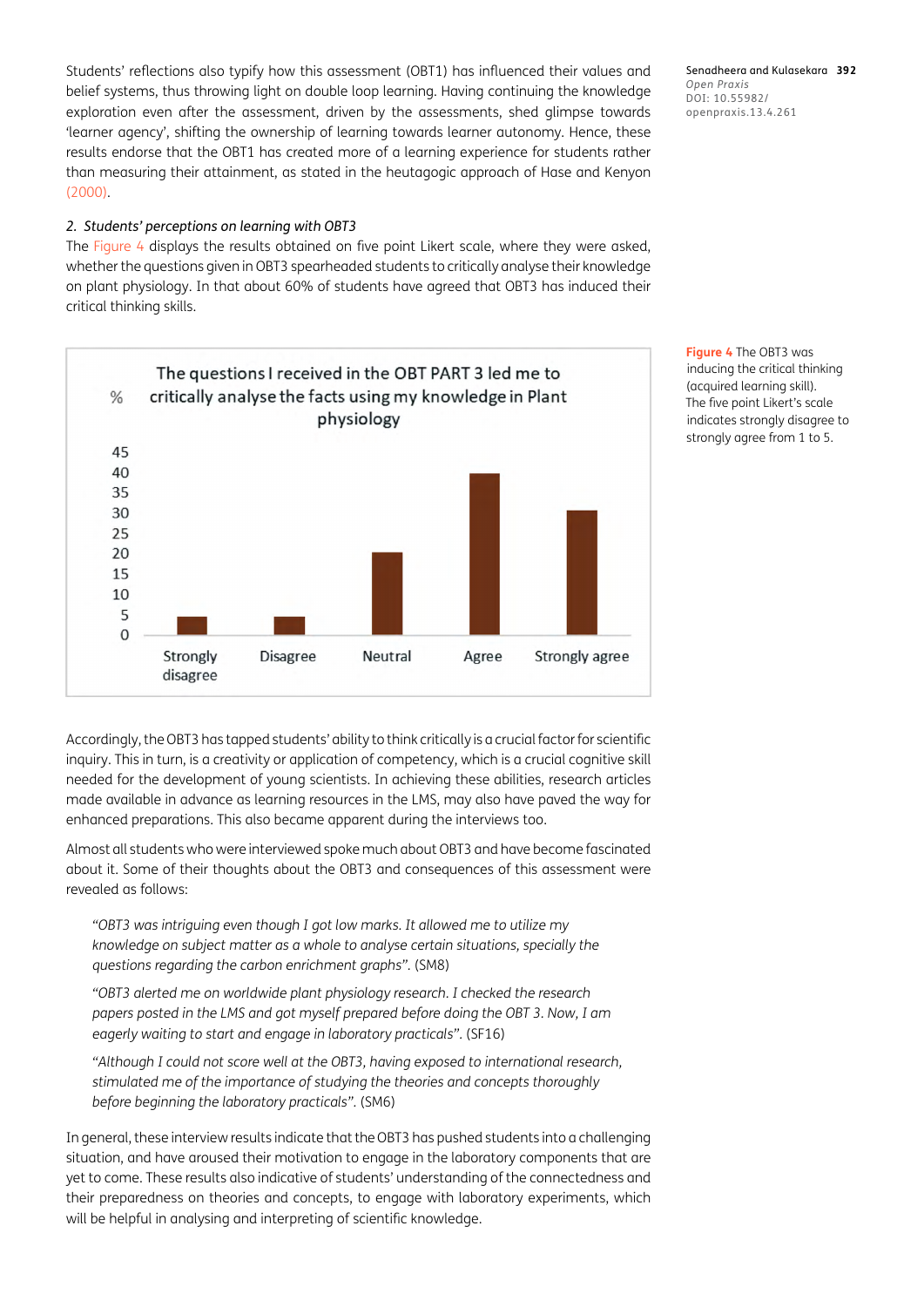The OBT3 was designed with questions that require skills of the cognitive domain such as 'apply' and 'analysis' level, and based on practical applications of three internationally published plant physiology research results. This OBT was also conducted before doing the laboratory component of this course, with the intention of showing students the importance of the basic procedural and conceptual knowledge in analysing research results, and also to make them involve in a challenging situation. The strategy used here is to expose the problem first, reversing the traditional educational practice, and use it to motivate students, as stated by White ([2002](#page-11-13)). Hence, the objectives of having the OBT3 before the laboratory component became quite positive through the results of this study.

Students' motivation and preparedness for laboratory practical is crucial to maximise the potential of practical work ([Croker et al., 2010](#page-11-14)). According to Knutson et al. ([2010](#page-11-15)) incorporation of research experience in undergraduate coursework, improve students' engagement and motivation in learning science. In our study, it became apparent that incorporating researchfocused experience in formative assessments has become meaningful and inspirational before starting the laboratory learning.

#### Learning with Feedback

With regard to the feedback rubric offered for OBT1, except for 8% of students, all others agreed that it led them to self-assess their answers and to take corrective measures accordingly. Interestingly, more than 75% of students have stated that they paid careful attention to post- assessment feedback and tried understanding them. A similar proportion of students stated that this feedback prompted them to revisit the study material and take corrective measures, showing the characteristics of deep learning [\(Figure 5](#page-8-0)). Eighty percent (80%) of students indicated that they feel better prepared for the summative assessments after the OBT.



<span id="page-8-0"></span>**Figure 5** Feedback given after each part of the OBT have made students to take a range of actions to improve their learning.

Accordingly, different types of feedback integrated with assessments, have become useful in building self-efficacy in students. Mainly the analytic rubric used for OBT1 has provided them a clear picture of why they got that score and have made them understand clearly about each level of performance, in an open ended assessment task. Especially, as these students are learning at a distance, and are in a solitary learning situation at that moment due to COVID 19 outbreak, feedback has encouraged them to review and revise their learning. Hence, students taking corrective measures through feedback may have led them in achieving the intended learning outcomes through remediation and assistance. On the whole, feedback provided in all three OBTs was perceived as positive learning tools by the students, and have provided them a powerful reinforcement, while adapting to a new learning and assessment situation.

Senadheera and Kulasekara **393** *Open Praxis* DOI: 10.55982/ openpraxis.13.4.261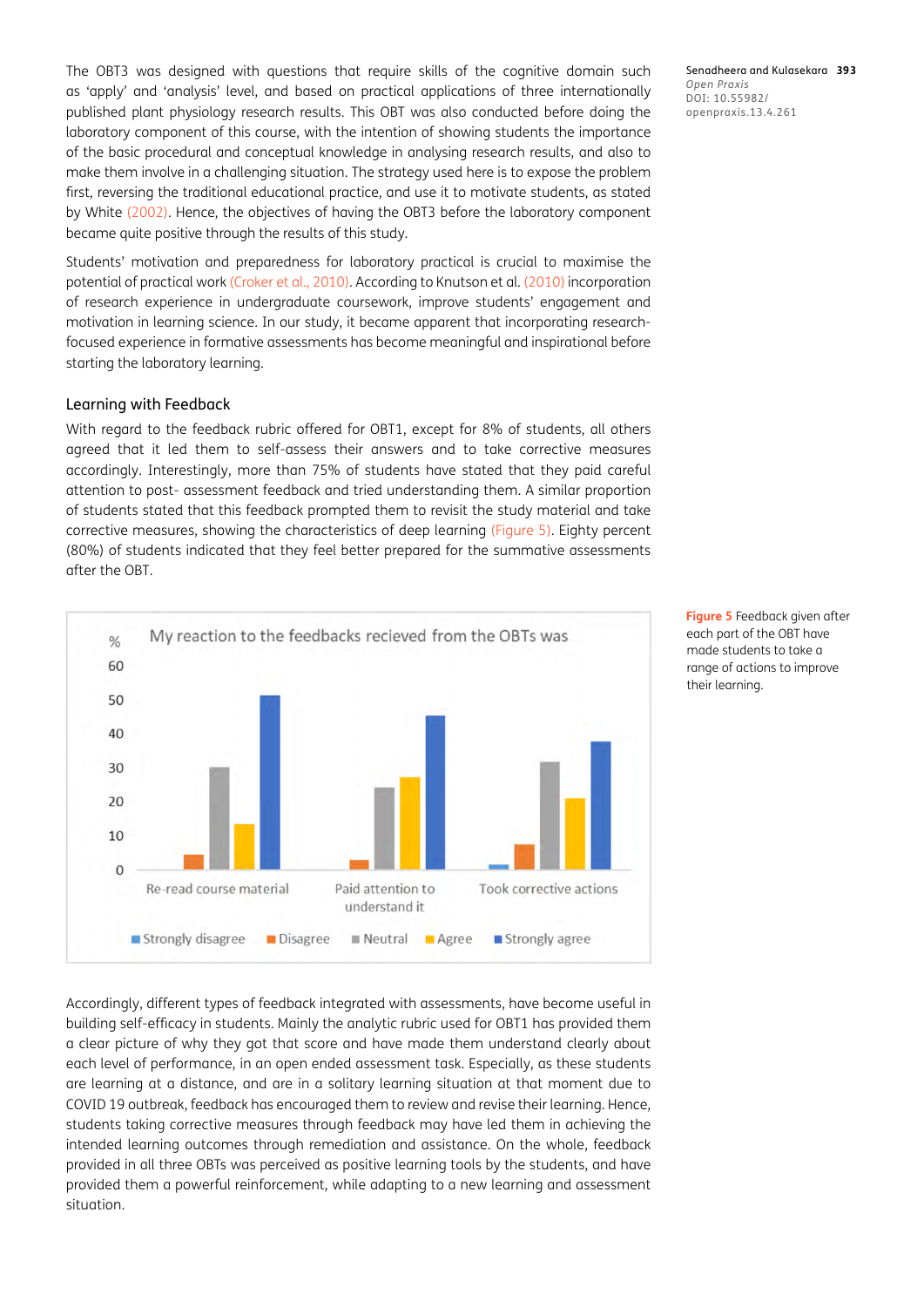## **RESEARCH QUESTION 2 – WHAT ARE STUDENTS' REACTIONS TOWARDS ONLINE ASSESSMENTS?**

Questionnaire results indicated that the presence of supervisor through the Zoom (OBT2 & OBT3) had given them the feeling of being in a supervised environment that upholds the integrity and authenticity of examinations [\(Figure 6](#page-9-0)).



Senadheera and Kulasekara **394** *Open Praxis* DOI: 10.55982/ openpraxis.13.4.261

<span id="page-9-0"></span>**Figure 6** Student perception on the online testing environment.

Moreover, 80% of students stated that conducting assessments early in the morning have provided a conducive environment at home and has become so convenient for students who are employed. About 90% of students said they like to do formative assessments online in future. During the interview one student expressed her views regarding the online examination as follows:

"*It was conducted in a student friendly way and was made with ease that almost every student could actively participate in it. Thank you so much for all the efforts that are being put by all the relevant course coordinators*". (SM8)

However, during the interviews, students who used mobile phones, expressed their concerns regarding connectivity problems; difficulty in viewing the graphs/images in a small screen; requirement of more time to understand the questions in small screens; and had preferred to sit for the online test using computer labs at OUSL regional centres in future. Interview results too indicated that disturbances at home environments are not very feasible for assessments.

"*The network issue and the surrounding disturbances at home were the only hardships faced so far*". (SF7)

These results indicate that although online tests were welcomed by students, there should be favourable technical infrastructure that provides conducive environments to conduct online assessments, especially when conducting time bound online examinations. It is apparent through research [\(Hayashi et al. 2020](#page-11-16); [Gunawardhana, 2020;](#page-11-17) [Aseslla, Dias & Palihawadana,](#page-10-5)  [2020](#page-10-5)) that Information Communication Technology reliability and outreach in Sri Lanka varies geographically. Therefore the key dimensions that need to be addressed for successful online learning are the stable high-speed Internet access, availability of technology and technical equipment. Hence, the expansion of existing computer facilities at OUSL regional centres and providing students with laptop computers would create a more conducive environment in conducting online learning and assessments more widely.

## **CONCLUSION**

Careful designing of online formative assessment has induced deep learning in students, serving them as the major agent in their own learning. Analysis of student responses clearly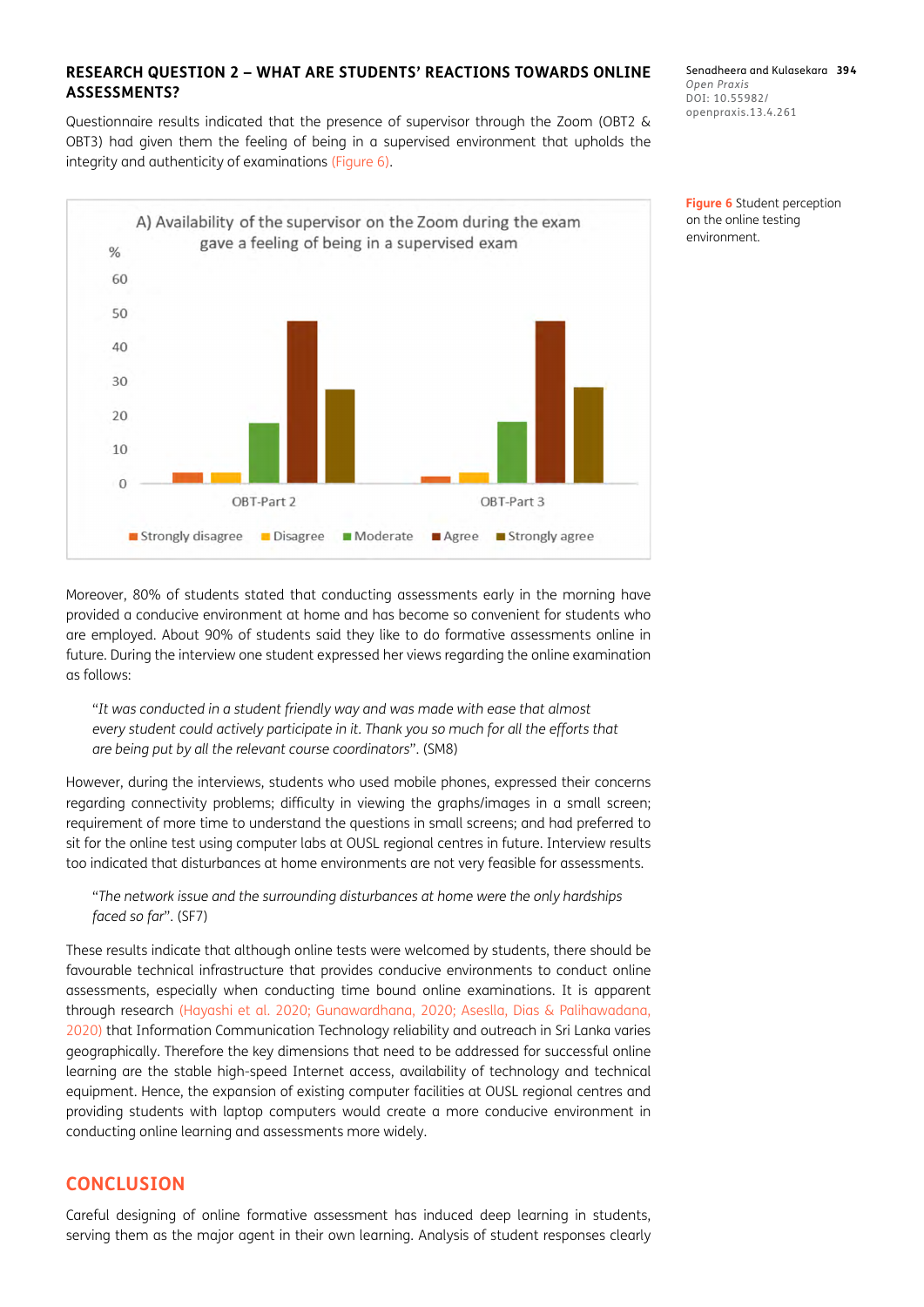indicated that the design of the assessment enhanced student engagement with the subject and prompted to think beyond it. Although, designing of the assessments was more biased towards the constructive alignment than the heutagogic principles or self determined learning, the outcome of the assessment tasks clearly indicated the presence of self-determined learning. This scenario also throw lights on the complementary effects of different learning approaches to achieve higher order learning skills, even in large classes. It further reinforces the concept of convergence of learning approaches in achieving the higher order cognitive skills. The feedback that was given after each assessment had served as a driving force in developing students' capacities in learning through reflection. The intermission availed to students after each part of the OBT had paved the way for them to take corrective measures and perform better in the subsequent part. The scope of the subject matter in all three OBTs was the same, but the design of tests paved the way for the students to gradually explore their higher order learning skills. The metacognition developed through different phases of assessment have helped students to self evaluate their performance, reflect on what has been learned, build new personal insights and engage in self determined learning. Our future studies too will further look into the achievement of the core principles of self- determined learning.

Moreover, examiners need to pay special attention in setting up their questions so that they are legible across various devices including those with small screens used by students. Technically these questions need to be tested for the browser compatibility. Given that online tests are more amenable and offer certain advantages over the paper-based test, the authors are recommending that universities must pay attention to develop necessary infrastructure facilities and student accessibility of ICT for assessments. Many academics in the South Asian region are still developing their skills in online assessments and they mostly tend to set up online assessments with the paper-based mind-set. This preliminary approach often compromises the intended learning outcomes, exam integrity and authenticity. Both the substandard infrastructure and ill-trained human resources in online assessment systems may portray online exams as a failure and it is a real threat developing online exams as a formidable tool for learning.

## **ACKNOWLEDGEMENTS**

Authors of this paper acknowledge Mr. Madusanka Wickramarathne for designing the figure of Constructive Alignment [\(Figure 1](#page-2-0)) used in this paper and Ms. Piyali Dias for the help given in conducting the interviews.

## **COMPETING INTERESTS**

The authors have no competing interests to declare.

## <span id="page-10-0"></span>**AUTHOR AFFILIATIONS**

**Prasad Senadheera D** [orcid.org/0000-0003-0736-0415](https://orcid.org/0000-0003-0736-0415
) The Open University of Sri Lanka, Sri Lanka

Geetha Udayangani Kulasekara **D** [orcid.org/0000-0002-8650-1740](https://orcid.org/0000-0002-8650-1740) The Open University of Sri Lanka, Sri Lanka

## **REFERENCES**

- <span id="page-10-4"></span>**Anderson, L. W.,** & **Krathwohl, D. R.** (eds.) (2001). *A Taxonomy for Learning, Teaching, and Assessing. A Revision of Bloom's Taxonomy of Educational Objectives*. Longman.
- <span id="page-10-5"></span>**Aseslla, A. P. N., Dias, U. G. M. D.,** & **Palihawadana, P. H.** (2020). Effectiveness of Online Assessments in the Perspective of NSBM Green University Town, Sri Lanka. *Proceedings of the International Conference on Business Innovation (ICOBI)*, Colombo, Sri Lanka.
- <span id="page-10-1"></span>**Biggs, J.** (1996). Enhancing teaching through constructive alignment. *Higher Education, 32*, 347–364. DOI: <https://doi.org/10.1007/BF00138871>
- <span id="page-10-3"></span>**Biggs, J.** (1999). What the student does: Teaching for enhanced learning. *Higher education research & development, 18*(1), 57–75. DOI:<https://doi.org/10.1080/0729436990180105>
- <span id="page-10-2"></span>**Biggs, J.** (2003). Aligning teaching for constructing learning. *Higher Education Academy*, *1*(4).

Senadheera and Kulasekara **395** *Open Praxis* DOI: 10.55982/ openpraxis.13.4.261